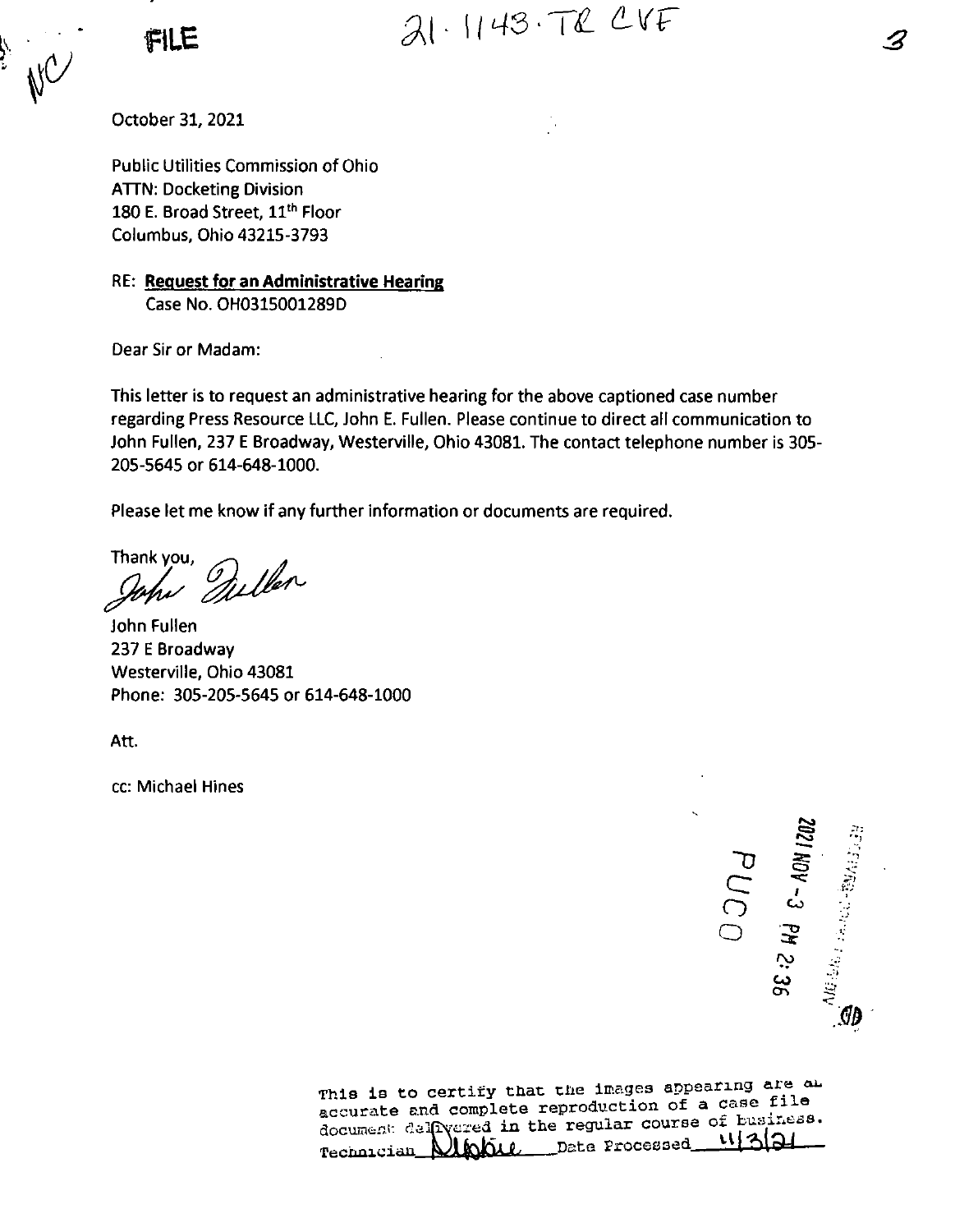

**A**

M. Beth TromboLd Lawrence K. Friedeman Dennis P. Deters Daniel R. Conway





Jenifer French, Chair

October 13, 2021

John Fullen 237 E Broadway Westerville, Ohio 43081

## RE; NOTICE OF PRELIMINARY DETERMINATION Case No. OH0315001289D

Dear Sir or Madam:

On 08/06/2021, a vehicle operated by PRESS RESOURCE LLC, and driven by, FULLEN, JOHN <sup>E</sup> was inspected within the state of Ohio. As a result of discovery of the following violation(s) of the Commission's rules. Staff of the Commission timely notified JOHN FULLEN pursuant to rule 4901:2-7-07, Ohio Administrative Code (OAC), that it intended to assess <sup>a</sup> civil forfeiture against JOHN FULLEN in the following amount:

| <b>CODE</b>                      | <b>GROUP</b> | <b>VIOLATION</b>                                                                                                                                         | <b>FORFEITURE</b> |
|----------------------------------|--------------|----------------------------------------------------------------------------------------------------------------------------------------------------------|-------------------|
| 392.5A<br>$2 -$<br><b>DETECT</b> | Group 4      | Driver having any measured alcohol concentration, or any<br>detected presence of alcohol while on duty, or operating, or in<br>physical control of a CMV | \$250.00          |
| 392.5A<br>3                      | Group 4      | Driver in possession of intoxicating beverage while on duty or<br>driving.                                                                               | \$250.00          |
|                                  |              |                                                                                                                                                          |                   |

## **Original Amount Due:** \$500.00

A conference was conducted pursuant to Rule 4901:2-10, OAC, at which JOHN FULLEN had a full opportunity to present reasons why the violation(s) did not occur as alleged, mitigating circumstances regarding the amount of any forfeiture, and any other information relevant to the action proposed to be taken by the Staff.

As a result of the conference, staff has made a preliminary determination that the commission should assess a civil forfeiture against JOHN FULLEN in the following amount:

| <b>CODE</b>   | <b>GROUP</b> | <b>VIOLATION</b>                                                | <b>FORFEITURE</b> |
|---------------|--------------|-----------------------------------------------------------------|-------------------|
| 392.5A        | Group 4      | Driver having any measured alcohol concentration, or any        | \$250.00          |
| $2 -$         |              | detected presence of alcohol while on duty, or operating, or in |                   |
| <b>DETECT</b> |              | physical control of a CMV                                       |                   |